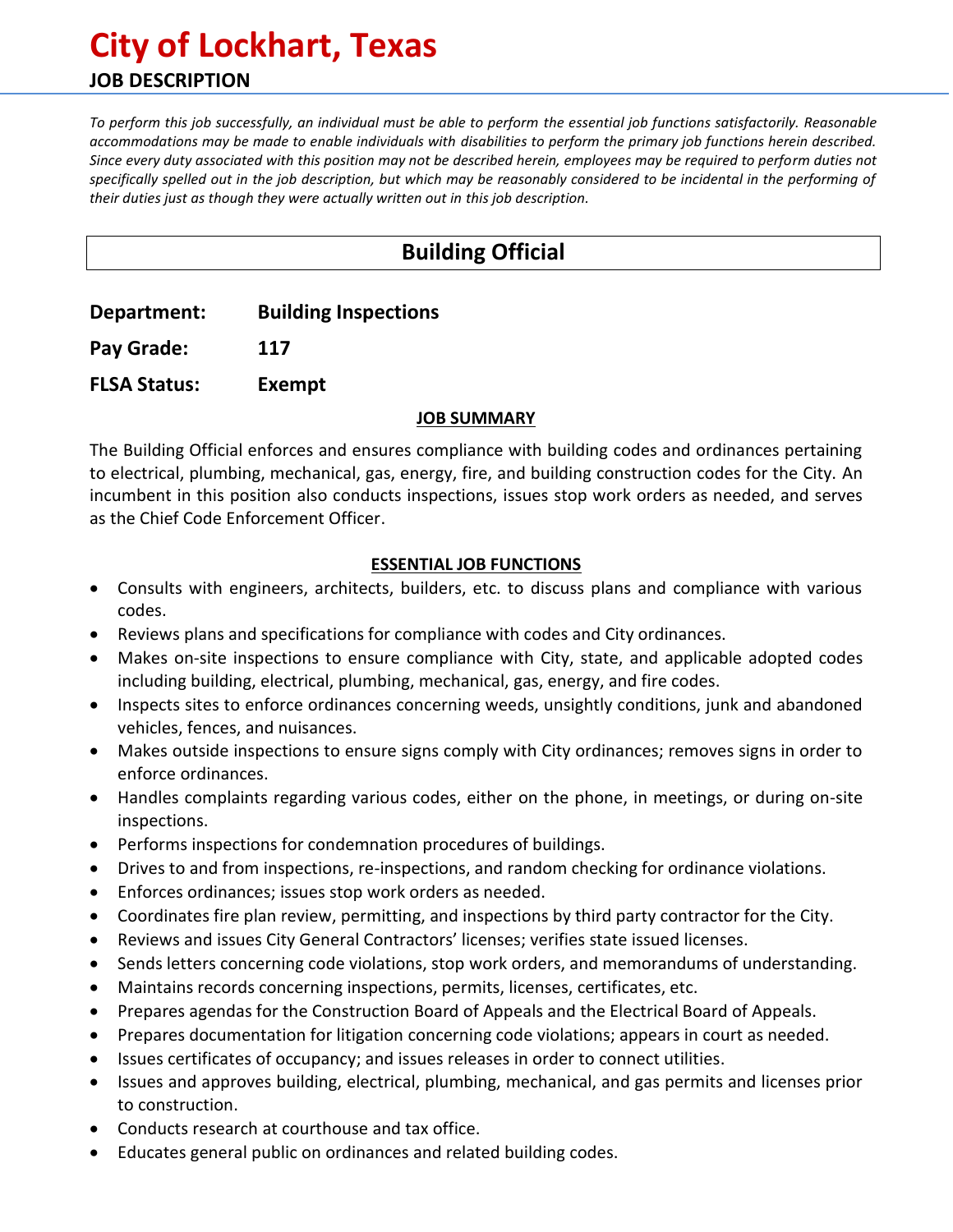- Maintains records and files
- Reviews and makes recommendations concerning ordinances for building, electrical, plumbing, gas, and fire codes.
- Attends required meetings during the day or evenings.
- Submits monthly and annual reports of department activities.
- Prepares budget materials; approves invoices for payment from third party contractors; and manages expenditures.
- Assists with monthly and annual reports.
- Supervises and reviews work of assigned personnel.
- Performs other related duties as assigned.

#### **QUALIFICATIONS**

#### **Education and Experience:**

Requires High School diploma or equivalent, five (5) years of work experience as a Code Enforcement Officer, Building Inspector, or related work, or an equivalent combination of education and experience; Bachelor's degree in related field preferred.

#### **Licenses or Certifications:**

- Plumbing Inspector's License and Code Enforcement License by Texas Department of Licensing and Regulation required.
- Certifications to inspect electrical, plumbing, mechanical, gas, and building construction issued from International Code Council (ICC).
- Building Plans Review certification from International Code Council (ICC) preferred or able to obtain within one year of employment.

## **Special Requirements:**

- Possess and maintain a valid Texas driver's license and a good driving record.
- Ability to maintain regular, reliable in-person attendance.

## **Knowledge, Skills and Abilities:**

- Knowledge of City code enforcement.
- Knowledge of electrical, plumbing, HVAC, gas, and building construction.
- Knowledge of supervisory principles.
- Skill in performing math computations and using formulas and other criteria in determining acceptable compliance factors.
- Skill in using Microsoft Office, especially Excel and Word.
- Skill in writing clear and concise messages and writing reports/correspondence.
- Skill in providing good customer service.
- Ability to read and interpret construction plans and other documents.
- Ability to interpret code and apply to specific situations.
- Ability to analyze and resolve situations.
- Ability to assign and evaluate work of others.
- Ability to communicate, both verbally and in writing.
- Ability to interpret construction drawings and blueprints.
- Ability to make decisions based on code requirements.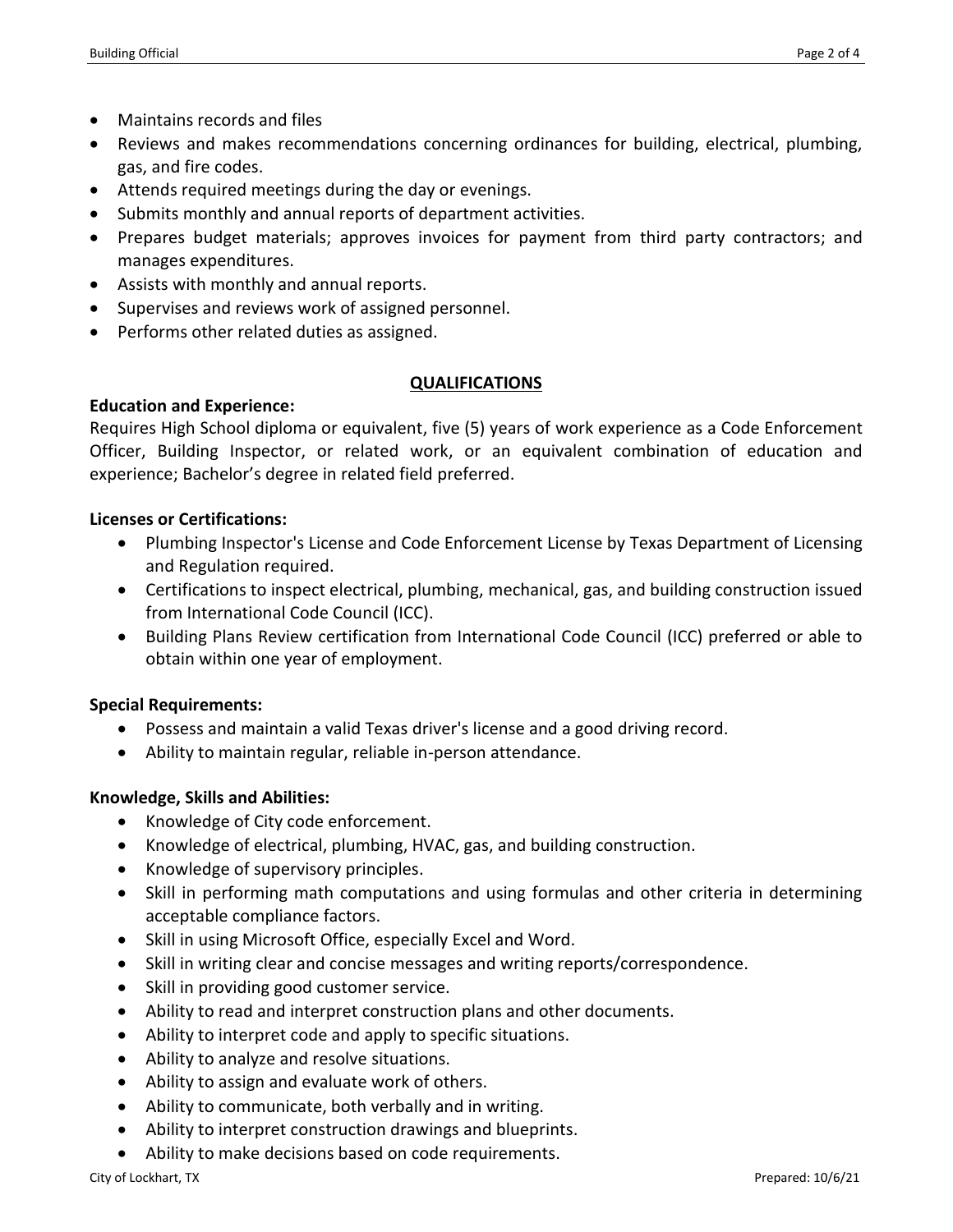- Ability to deal with irate citizens and contractors in an acceptable manner.
- Ability to manage time in an efficient manner.

#### **PHYSICAL DEMANDS**

The work is medium work. The employee is frequently required to apply 30 pounds of force to move objects. The employee is occasionally required to exert up to 50 pounds of force to move objects. Additionally, the following additional physical abilities are required (Demand Code: C=Continuously,  $F=$ Frequently, O=Occasionally, R=Rarely);

|             |           | $\sim$ requestery, $\sim$ -occasionally, it—rightly fi-                                                          |
|-------------|-----------|------------------------------------------------------------------------------------------------------------------|
| C           | $\bullet$ | Balancing: Maintaining equilibrium to prevent falling while walking, standing, or crouching.                     |
| O           | $\bullet$ | Climbing: Ascending, descending ladders, stairs, and ramps; requiring body agility.                              |
| O           | $\bullet$ | Crawling: Moving about on hands, knees, or hands and feet.                                                       |
| O           | $\bullet$ | Crouching: Bending the body downward and forward by bending leg and spine.                                       |
| F           | $\bullet$ | Feeling: Perceiving attributes of objects, such as size, shape, temperature, or texture by                       |
|             |           | touching with skin, particularly that of fingertips.                                                             |
| F           | $\bullet$ | Grasping: Applying pressure to object with fingers or palm.                                                      |
| F           | $\bullet$ | Handling: Picking, holding, or otherwise working, primarily with the whole hand.                                 |
| C           | $\bullet$ | Hearing 1: Perceiving the nature of sounds at normal speaking levels with or without                             |
|             |           | correction; receiving detailed information through oral communication; and making the                            |
|             |           | discrimination in sound.                                                                                         |
| C           | $\bullet$ | Hearing 2: Receiving detailed information; making discrimination in sound.                                       |
| F           | $\bullet$ | Kneeling: Bending legs at knee to come to a rest on knee or knees.                                               |
| O           | $\bullet$ | Lifting: Raising objects from a lower to a higher position or moving objects horizontally from                   |
|             |           | position-to-position, occurring to a considerable degree; requiring substantial use of upper                     |
|             |           | extremities and back muscles.                                                                                    |
| F           | $\bullet$ | Manual Dexterity: Picking, pinching, typing, or otherwise working, primarily with fingers                        |
|             |           | rather than with the whole hand as in handling.                                                                  |
| C           | $\bullet$ | Mental Acuity: Making rational decisions through sound logic and deductive processes.                            |
| O           | $\bullet$ | Pulling: Using upper extremities to exert force in order to draw, haul, or tug objects in a<br>sustained motion. |
| O           | $\bullet$ | Pushing: Using upper extremities to press against something with steady force in order to                        |
|             |           | thrust forward, downward, or outward.                                                                            |
| O           | $\bullet$ | Reaching: Extending hand(s) and arm(s) in any direction.                                                         |
| $\mathsf C$ | $\bullet$ | Repetitive Motion: Substantially moving the wrist, hands, and/or fingers.                                        |
| $\mathsf C$ | $\bullet$ | Speaking: Expressing or exchanging ideas by means of the spoken word including the ability                       |
|             |           | to convey detailed or important spoken instructions to others accurately and concisely.                          |
| O           | $\bullet$ | Standing: Being erect particularly for sustained periods of time.                                                |
| O           |           | Stooping: Bending body downward and forward by bending spine at the waist, occurring to                          |
|             |           | a considerable degree; requiring full motion of the lower extremities and back muscles.                          |
| $\mathsf C$ | $\bullet$ | Talking 1: Expressing or exchanging ideas by means of the spoken word including those                            |
|             |           | activities in which they must convey detailed or important spoken instructions to other co-                      |
|             |           | workers accurately, loudly, or quickly.                                                                          |
| O           | $\bullet$ | Talking 2: Shouting to be heard above ambient noise.                                                             |
| C           | $\bullet$ | Visual Acuity 1: Having close visual acuity to perform an activity such as: preparing and                        |
|             |           | analyzing data and figures; transcribing; viewing a computer terminal; and/or reading                            |